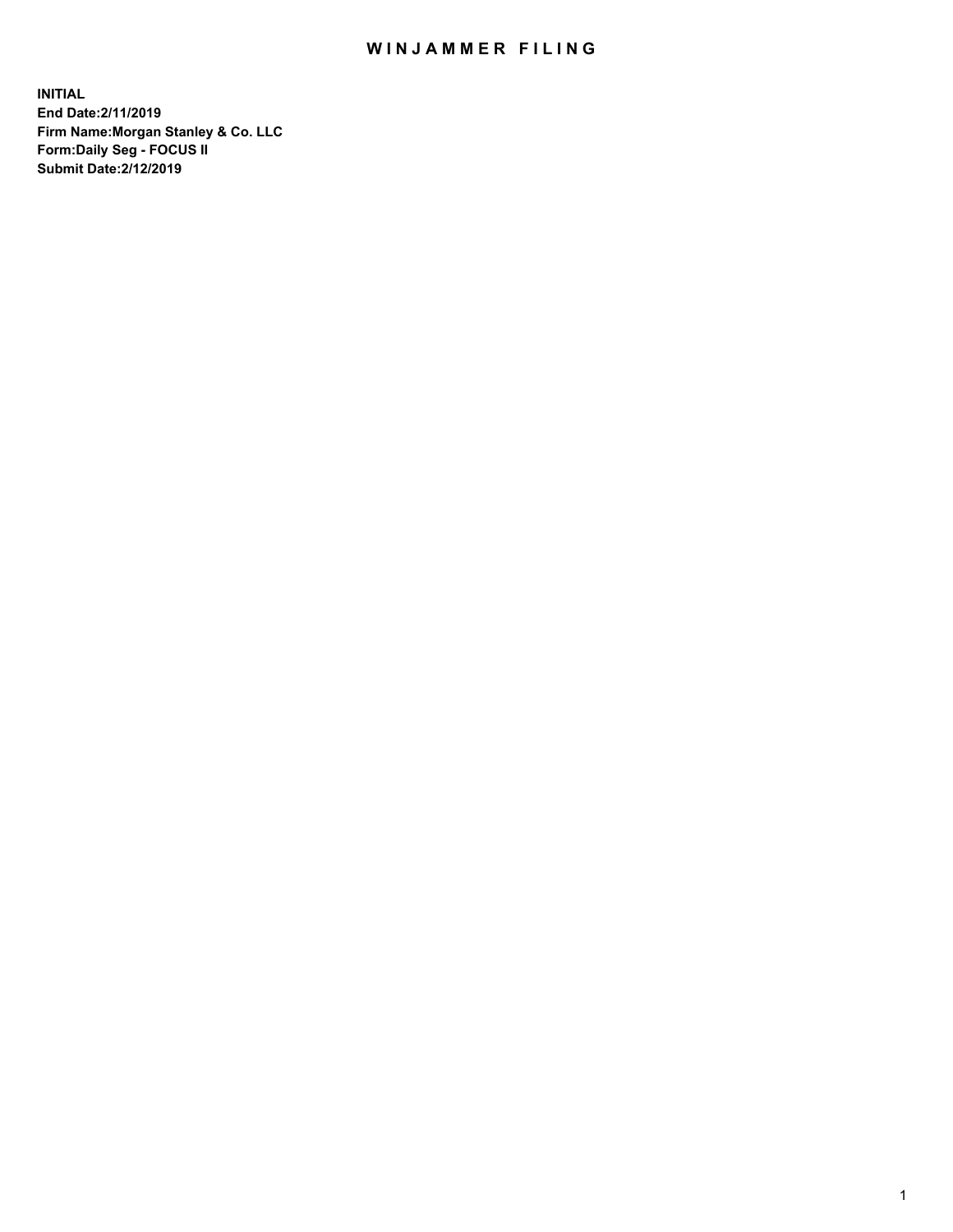**INITIAL End Date:2/11/2019 Firm Name:Morgan Stanley & Co. LLC Form:Daily Seg - FOCUS II Submit Date:2/12/2019 Daily Segregation - Cover Page**

| Name of Company                                                                   | Morgan Stanley & Co. LLC     |
|-----------------------------------------------------------------------------------|------------------------------|
| <b>Contact Name</b>                                                               | <b>Ikram Shah</b>            |
| <b>Contact Phone Number</b>                                                       | 212-276-0963                 |
| <b>Contact Email Address</b>                                                      | Ikram.shah@morganstanley.com |
| FCM's Customer Segregated Funds Residual Interest Target (choose one):            |                              |
| a. Minimum dollar amount: ; or                                                    | 235,000,000                  |
| b. Minimum percentage of customer segregated funds required:% ; or                | <u>0</u>                     |
| c. Dollar amount range between: and; or                                           | <u>0 0</u>                   |
| d. Percentage range of customer segregated funds required between: % and %.       | 00                           |
| FCM's Customer Secured Amount Funds Residual Interest Target (choose one):        |                              |
| a. Minimum dollar amount: ; or                                                    | 140,000,000                  |
| b. Minimum percentage of customer secured funds required:%; or                    | <u>0</u>                     |
| c. Dollar amount range between: and; or                                           | 0 <sub>0</sub>               |
| d. Percentage range of customer secured funds required between:% and%.            | 0 <sub>0</sub>               |
| FCM's Cleared Swaps Customer Collateral Residual Interest Target (choose one):    |                              |
| a. Minimum dollar amount: ; or                                                    | 92,000,000                   |
| b. Minimum percentage of cleared swaps customer collateral required:% ; or        | <u>0</u>                     |
| c. Dollar amount range between: and; or                                           | 0 Q                          |
| d. Percentage range of cleared swaps customer collateral required between:% and%. | 00                           |

Attach supporting documents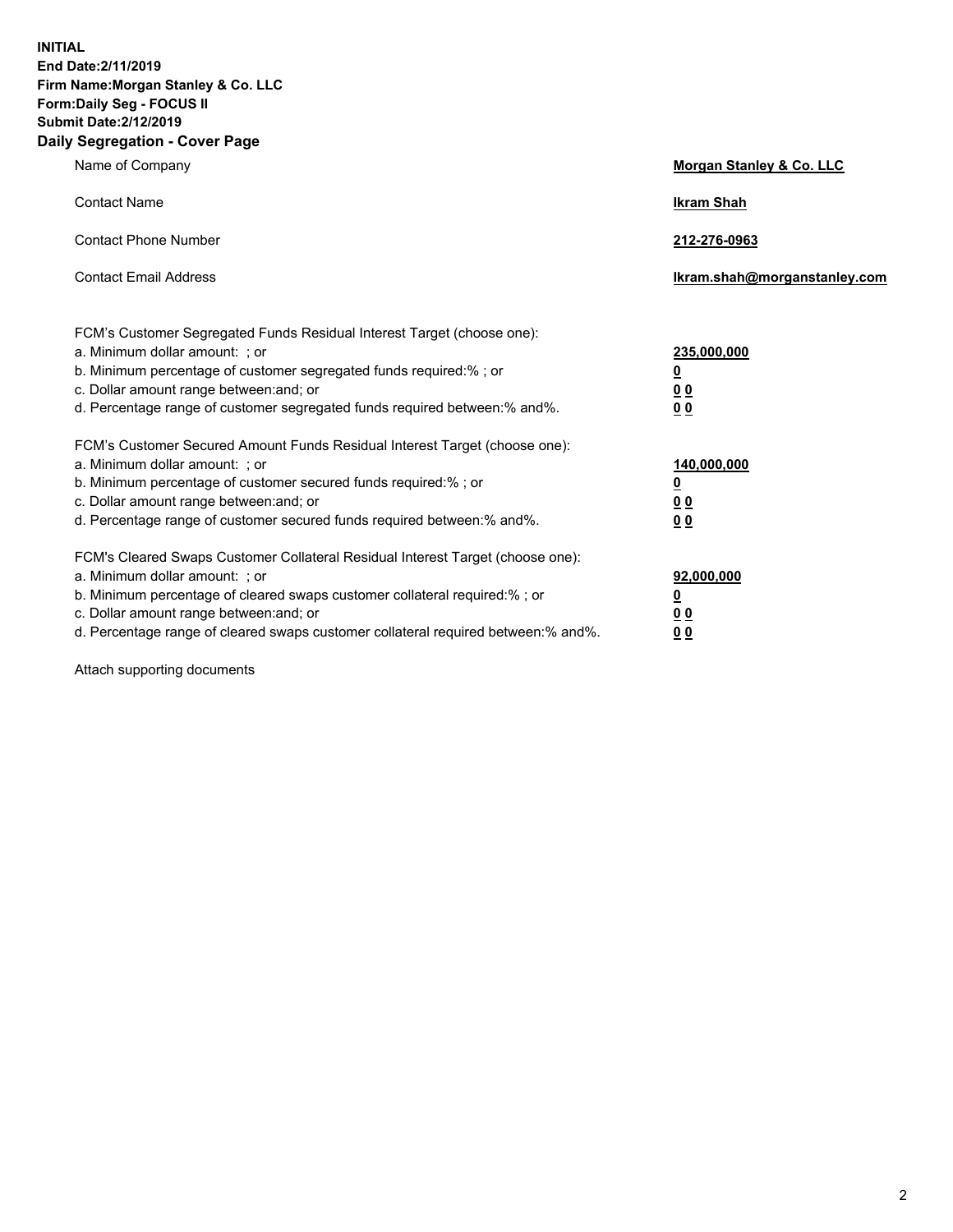## **INITIAL End Date:2/11/2019 Firm Name:Morgan Stanley & Co. LLC Form:Daily Seg - FOCUS II Submit Date:2/12/2019 Daily Segregation - Secured Amounts**

Foreign Futures and Foreign Options Secured Amounts Amount required to be set aside pursuant to law, rule or regulation of a foreign

- government or a rule of a self-regulatory organization authorized thereunder
- 1. Net ledger balance Foreign Futures and Foreign Option Trading All Customers A. Cash **3,169,080,681** [7315]
	- B. Securities (at market) **2,076,192,200** [7317]
- 2. Net unrealized profit (loss) in open futures contracts traded on a foreign board of trade **-65,987,814** [7325]
- 3. Exchange traded options
	- a. Market value of open option contracts purchased on a foreign board of trade **8,004,771** [7335]
	- b. Market value of open contracts granted (sold) on a foreign board of trade **-7,068,288** [7337]
- 4. Net equity (deficit) (add lines 1. 2. and 3.) **5,180,221,550** [7345]
- 5. Account liquidating to a deficit and account with a debit balances gross amount **88,391,397** [7351] Less: amount offset by customer owned securities **-87,369,935** [7352] **1,021,462**
- 6. Amount required to be set aside as the secured amount Net Liquidating Equity Method (add lines 4 and 5)
- 7. Greater of amount required to be set aside pursuant to foreign jurisdiction (above) or line 6.

## FUNDS DEPOSITED IN SEPARATE REGULATION 30.7 ACCOUNTS

- 1. Cash in banks
	- A. Banks located in the United States **452,369,864** [7500]
	- B. Other banks qualified under Regulation 30.7 **986,818,472** [7520] **1,439,188,336**
- 2. Securities
	- A. In safekeeping with banks located in the United States **102,648,083** [7540]
	- B. In safekeeping with other banks qualified under Regulation 30.7 **0** [7560] **102,648,083** [7570]
- 3. Equities with registered futures commission merchants
	-
	- B. Securities **0** [7590]
	- C. Unrealized gain (loss) on open futures contracts **1,289,734** [7600]
	- D. Value of long option contracts **0** [7610]
- E. Value of short option contracts **0** [7615] **7,521,757** [7620]
- 4. Amounts held by clearing organizations of foreign boards of trade
	- A. Cash **0** [7640]
	- B. Securities **0** [7650]
	- C. Amount due to (from) clearing organization daily variation **0** [7660]
	- D. Value of long option contracts **0** [7670]
	- E. Value of short option contracts **0** [7675] **0** [7680]
- 5. Amounts held by members of foreign boards of trade
	-
	-
	- C. Unrealized gain (loss) on open futures contracts **-67,277,548** [7720]
	- D. Value of long option contracts **8,004,771** [7730]
	- E. Value of short option contracts **-7,068,288** [7735] **3,822,724,673**
- 6. Amounts with other depositories designated by a foreign board of trade **0** [7760]
- 7. Segregated funds on hand **0** [7765]
- 8. Total funds in separate section 30.7 accounts **5,372,082,849** [7770]
- 9. Excess (deficiency) Set Aside for Secured Amount (subtract line 7 Secured Statement Page 1 from Line 8)
- 10. Management Target Amount for Excess funds in separate section 30.7 accounts **140,000,000** [7780]
- 11. Excess (deficiency) funds in separate 30.7 accounts over (under) Management Target **50,839,837** [7785]

**0** [7305]

[7354] **5,181,243,012** [7355]

**5,181,243,012** [7360]

[7530]

A. Cash **6,232,023** [7580]

 A. Cash **1,915,521,621** [7700] B. Securities **1,973,544,117** [7710] [7740] **190,839,837** [7380]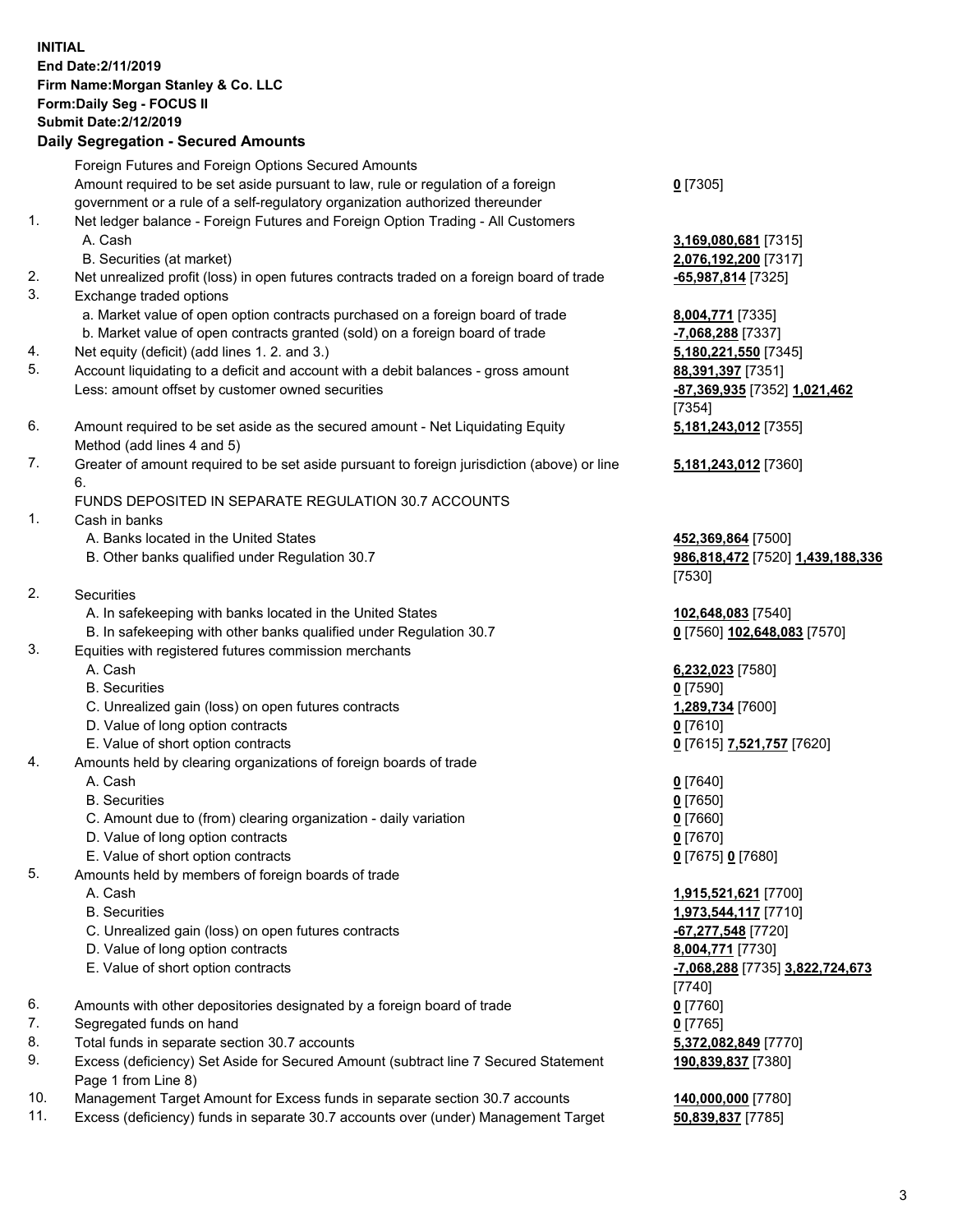**INITIAL End Date:2/11/2019 Firm Name:Morgan Stanley & Co. LLC Form:Daily Seg - FOCUS II Submit Date:2/12/2019 Daily Segregation - Segregation Statement** SEGREGATION REQUIREMENTS(Section 4d(2) of the CEAct) 1. Net ledger balance A. Cash **6,045,049,442** [7010] B. Securities (at market) **6,254,012,822** [7020] 2. Net unrealized profit (loss) in open futures contracts traded on a contract market **3,765,227,132** [7030] 3. Exchange traded options A. Add market value of open option contracts purchased on a contract market **245,715,843** [7032] B. Deduct market value of open option contracts granted (sold) on a contract market **-246,535,114** [7033] 4. Net equity (deficit) (add lines 1, 2 and 3) **16,063,470,125** [7040] 5. Accounts liquidating to a deficit and accounts with debit balances - gross amount **358,135,237** [7045] Less: amount offset by customer securities **-356,530,979** [7047] **1,604,258** [7050] 6. Amount required to be segregated (add lines 4 and 5) **16,065,074,383** [7060] FUNDS IN SEGREGATED ACCOUNTS 7. Deposited in segregated funds bank accounts A. Cash **4,142,741,170** [7070] B. Securities representing investments of customers' funds (at market) **0** [7080] C. Securities held for particular customers or option customers in lieu of cash (at market) **499,769,776** [7090] 8. Margins on deposit with derivatives clearing organizations of contract markets A. Cash **5,944,050,725** [7100] B. Securities representing investments of customers' funds (at market) **0** [7110] C. Securities held for particular customers or option customers in lieu of cash (at market) **5,754,243,046** [7120] 9. Net settlement from (to) derivatives clearing organizations of contract markets **2,698,998** [7130] 10. Exchange traded options A. Value of open long option contracts **245,715,843** [7132] B. Value of open short option contracts **-246,535,114** [7133] 11. Net equities with other FCMs A. Net liquidating equity **8,984,530** [7140] B. Securities representing investments of customers' funds (at market) **0** [7160] C. Securities held for particular customers or option customers in lieu of cash (at market) **0** [7170] 12. Segregated funds on hand **0** [7150] 13. Total amount in segregation (add lines 7 through 12) **16,351,668,974** [7180] 14. Excess (deficiency) funds in segregation (subtract line 6 from line 13) **286,594,591** [7190]

- 15. Management Target Amount for Excess funds in segregation **235,000,000** [7194]
- 16. Excess (deficiency) funds in segregation over (under) Management Target Amount Excess

**51,594,591** [7198]